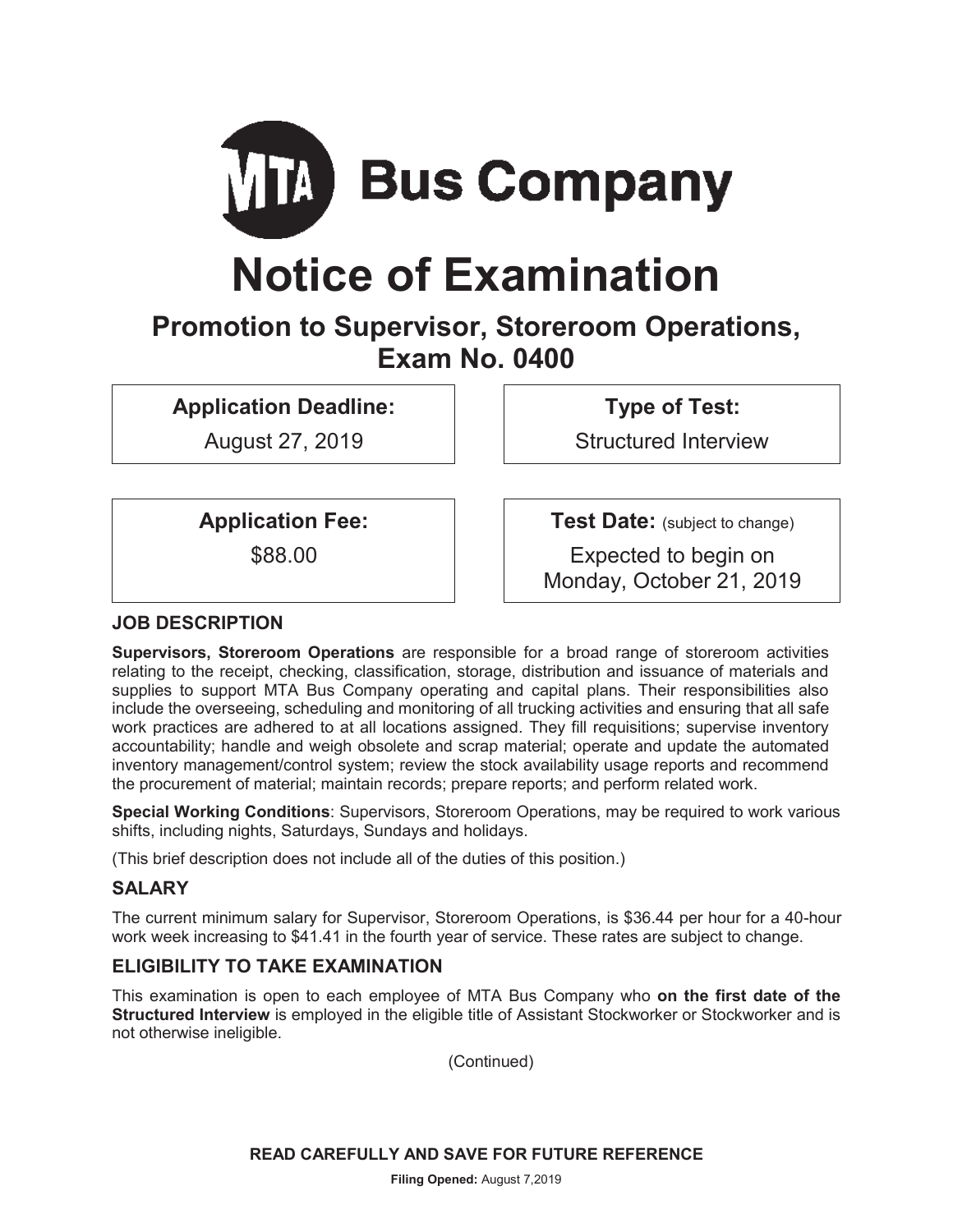# **ELIGIBILITY TO TAKE EXAMINATION** (Continued)

You are responsible for determining whether you meet the eligibility requirements for this examination prior to submitting the *Application*. If you do not know if you are eligible, check with **your department's Human Resources representative**. You may be given the structured interview before we verify your eligibility. If you are marked "Not Eligible," your application fee will **not** be refunded and you will **not** receive a score.

This examination is **not** open to employees of New York City Transit or MaBSTOA, or to employees of MTA agencies other than MTA Bus Company.

# **REQUIREMENTS TO BE PROMOTED**

**Driver License Requirement:** At the time of appointment, you must have a motor vehicle driver license valid in the State of New York with no disqualifying restrictions that would preclude the performance of the duties of this title. If you have serious moving violations, a license suspension or an accident record, you may be disqualified. This license must be maintained for the duration of your employment in the title.

**English Requirement:** You must be able to understand and be understood in English.

**Drug Screening Requirement:** You must pass a drug screening in order to be promoted.

# **HOW TO SUBMIT AN APPLICATION AND PAY THE APPLICATION FEE**

If you believe you meet the requirements in the "Eligibility to Take Examination" section, submit an *Application* online by the last day of the application period unless you are requesting a fee waiver. Applicants who wish to request a fee waiver should refer to the "How to Submit an Application When Requesting a Fee Waiver" section below. MTA New York City Transit will **not** accept *Applications* in person.

**Application Fee:** This fee is generally not refundable. Under special circumstances, you may be entitled to a refund. You should refer to the Department of Citywide Administrative Services ("DCAS") General Exam Regulations to determine if you are entitled to a refund prior to requesting a refund. You can refer to the bottom of the last page of the Notice of Examination for instructions on how to obtain a copy of the DCAS General Exam Regulations.

#### **Online Applications:**

1. Apply using the "BSC" employee portal at www.mymta.info by the last day of the application period.

Note: The application system may not function properly with mobile devices or tablets. For best results when applying, please use Internet Explorer, open a new window, and avoid having multiple tabs open on the same window.

- 2. Once you have logged in, click on the My Job Search ribbon and then click on Exams (non-Railroad).
- 3. Follow the steps to submit an application.
- 4. You must pay the application fee via payroll deduction. Applicants who request a fee waiver must apply by mail.
- 5. A confirmation number will appear on the same page after submitting your application and authorizing a payroll deduction (Save this number for future reference).

IMPORTANT: Your application submission confirms that you have read this Notice of Examination, including any test dates and the requirements to compete in this exam.

Computers with internet access are available on a limited basis at branches of the New York Public Library, the Brooklyn Public Library and the Queens Library to patrons with a valid library card.

(Continued)

#### **READ CAREFULLY AND SAVE FOR FUTURE REFERENCE**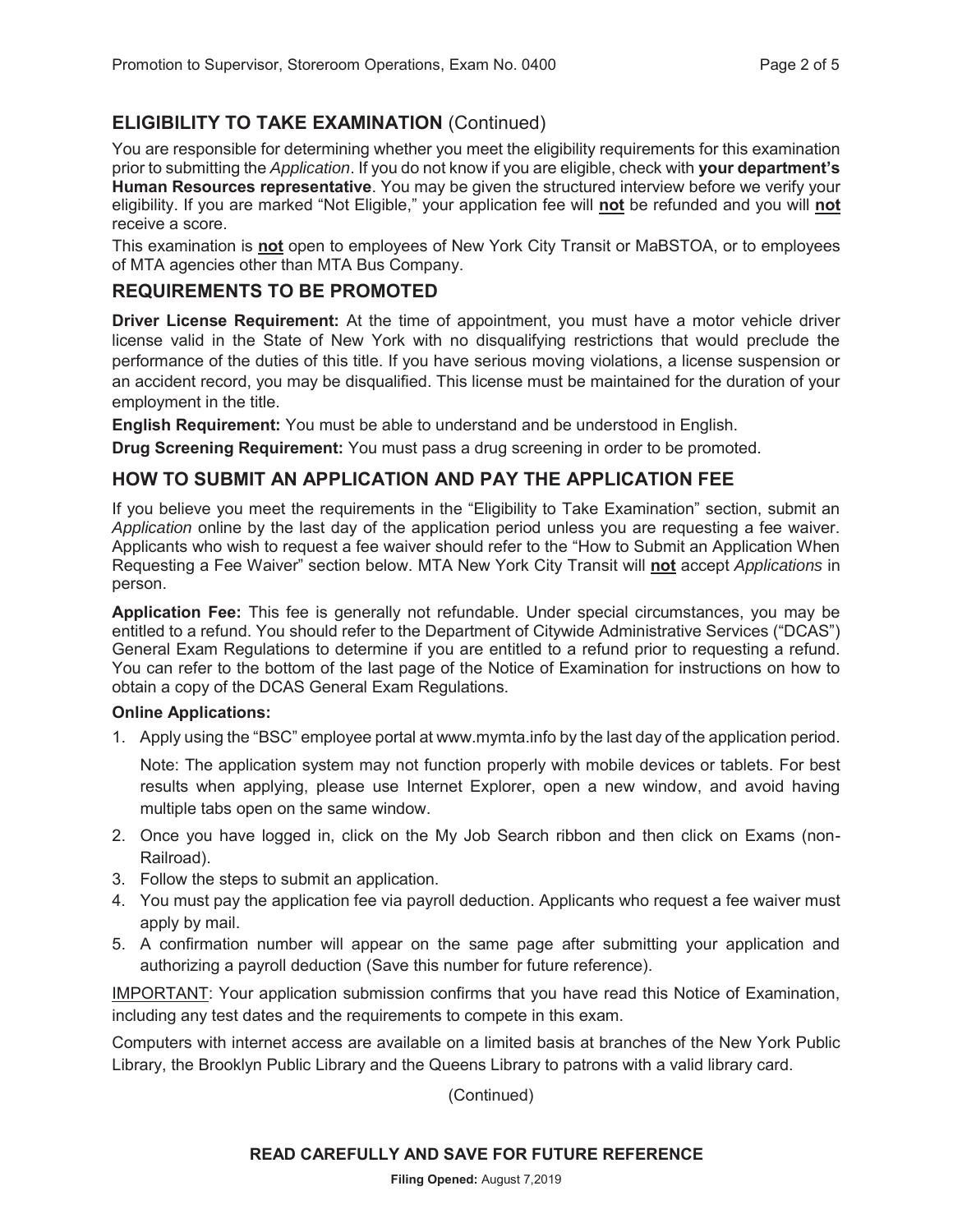### **HOW TO SUBMIT AN APPLICATION AND PAY THE APPLICATION FEE** (Continued)

Applicants who wish to request a fee waiver must obtain an *Application* in person at the MTA Exam Information Center as indicated below and must submit the *Application* by mail to the address in the "Correspondence" section below **by the last day of the application period**.

MTA New York City Transit will not accept *Applications* in person. Additional information on requesting an application fee waiver is available with the *Application*.

**MTA Exam Information Center**: Open Monday through Friday, from 9 AM to 3 PM, in the lobby at 180 Livingston Street, Brooklyn, New York. Directions: take the A, C, F, or R trains to the Jay Street-Metro Tech Station, or the 2, 3, or G train to the Hoyt Street Station.

#### **HOW TO SUBMIT AN APPLICATION WHEN REQUESTING A FEE WAIVER**

Applicants who wish to request a fee waiver must obtain an *Application* in person at the MTA Exam Information Center as indicated above and must submit the *Application* and required forms by mail to the address in the "Correspondence" section below **by the last day of the application period**.

MTA New York City Transit will not accept applications in person. Additional information on how to request an application fee waiver is available with the *Application.*

#### **ADMISSION LETTER**

An *Admission Letter* will be mailed to you about 10 days before the first date of the structured interview. If you do not receive an *Admission Letter* at least 4 days before this date, you may obtain a duplicate letter at the MTA Exam Information Center (as indicated above). A paper copy of the *Admission Letter* is your ticket for admission to the interview.

Employees **must** keep their official mailing address **up to date.** Only the address on file with the MTA Business Service Center will be used to mail correspondence, including the *Admission Letter.*

#### **THE TEST**

You will be given a competitive structured interview. A score of at least 70% is required to pass the competitive structured interview. You will be scheduled to take the test on one of the dates listed in the above "Test Date" box. You will be randomly assigned to a test date and location, and you cannot request that your scheduled test date or location be changed, unless you meet the conditions in the "Special Arrangements" section below.

Your score on the competitive structured interview will determine 85% of your final score. Your seniority will determine the remaining 15%. You must pass the competitive structured interview to have your seniority credited. Your seniority score will be 70 plus 3 points for each year of service in MTA Bus Company or one of the private bus companies consolidated under MTA Bus Company to a maximum of 100% for 10 years or more of eligible service. Partial seniority credit will be given for each day served as an MTA Bus Company employee. Time serviced prior to a break in service of more than one year will not be credited.

The competitive structured interview may include questions on the following:

- The ability to exercise effective supervision and to apply supervisory methods and procedures
- Knowledge of general storeroom procedures, including the receiving, storage, issuance and distribution of materials and supplies
- Knowledge of safe work practices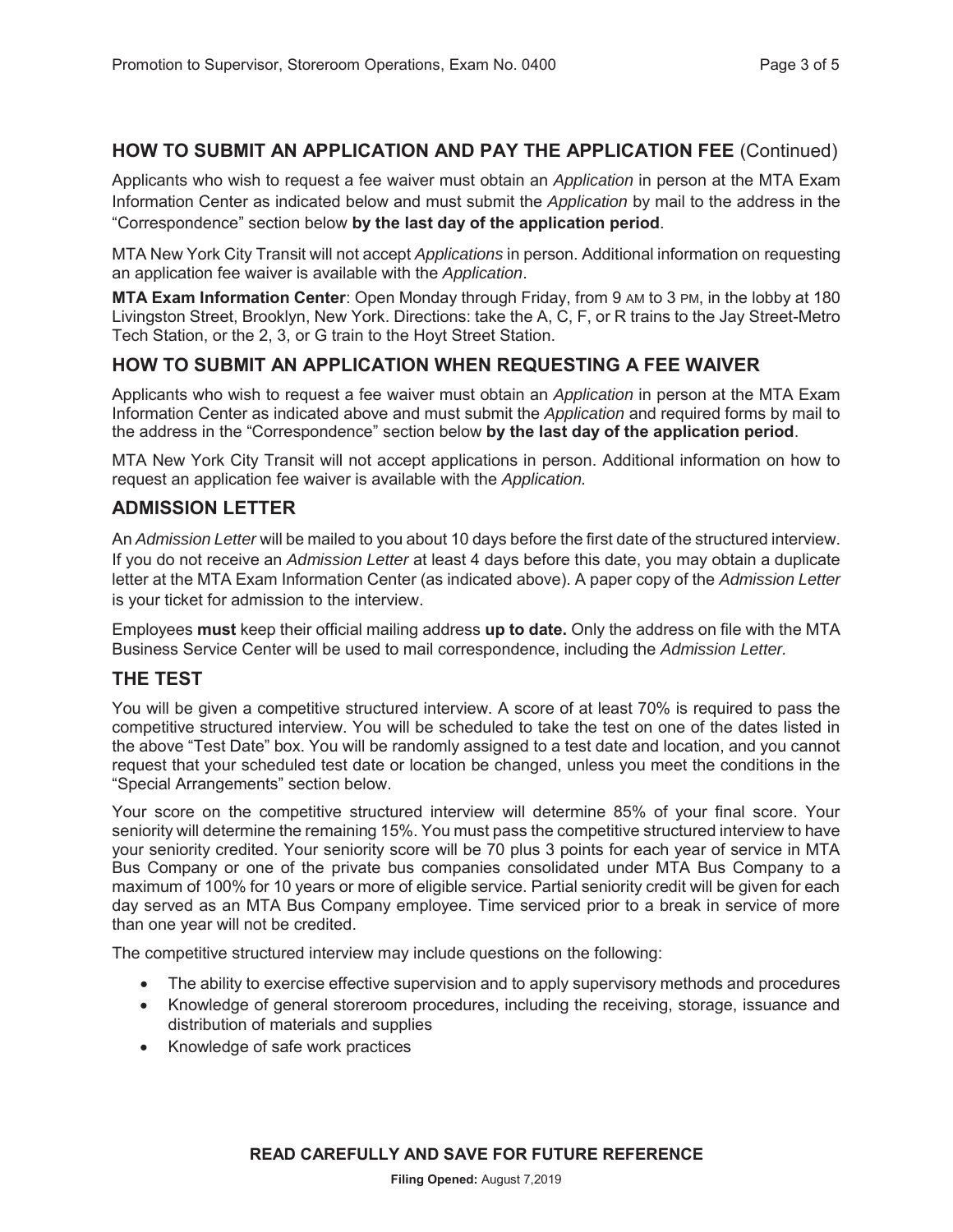# **TEST ADMINISTRATION GUIDELINES**

**Warning:** You are not permitted to enter the test site with cellular phones, smart watches, beepers, pagers, cameras, portable media players, or other electronic devices. Calculators are not permitted. Electronic devices with an alphabetic keyboard, word processing, or data recording capabilities, such as planners, organizers, etc., are prohibited. If you use any of these devices in the building at any time before, during, or after the test, you may **not** receive your test results, your test score may be nullified, and your application fee will **not** be refunded.

You may not have any other person, including children, present with you while you are being processed for or taking the test, and no one may wait for you inside of the test site while you are taking the test.

**Leaving:** You must leave the test site once you finish the test. If you leave the test site after being fingerprinted but before finishing the test, you will not be permitted to re-enter. If you disregard this instruction and re-enter the test site, you may not receive your test results, your test score may be nullified, and your application fee will not be refunded.

**Proof of Identity:** You must present your MTA New York City Transit employee ID when you arrive to take each test.

#### **THE TEST RESULTS**

If you pass the competitive structured interview and are marked eligible, your name will be placed in final score order on an eligible list and you will be given a list number. You will be notified by mail of your test results. If you meet all requirements and conditions, you will be considered for promotion when your name is reached on the eligible list.

#### **ADDITIONAL INFORMATION**

**Probationary Period:** You will be required to complete a one-year probationary period. Those who do not successfully complete the probationary period may be terminated or returned to their previously held title at the discretion of the MTA Bus Company.

#### **SPECIAL ARRANGEMENTS**

**Late Filing:** Consult with **your department's Human Resources representative** to determine the procedure for filing a late *Application* if you meet one of the following conditions:

- 1. You are absent from work for at least one-half of the application period and are unable to apply for reasons such as vacation, sick leave or military duty; or
- 2. You become eligible after the above application period, but on or before the first date of the structured interview.

**Make-Up Test:** You may apply for a make-up of the structured interview if you cannot take the structured interview on your scheduled date for any of the following reasons:

- 1. Compulsory attendance before a public body;
- 2. On-the-job injury or illness caused by municipal employment where you are an officer or employee of the City;
- 3. Absence from the test within one week after the death of a spouse, domestic partner, parent, sibling, child, or child of a domestic partner where you are an officer or employee of the City;
- 4. Absence due to ordered military duty;
- 5. A clear error for which MTA New York City Transit is responsible; or
- 6. A temporary disability, pregnancy-related, or child-birth related condition preventing you from taking the structured interview.

#### **READ CAREFULLY AND SAVE FOR FUTURE REFERENCE**